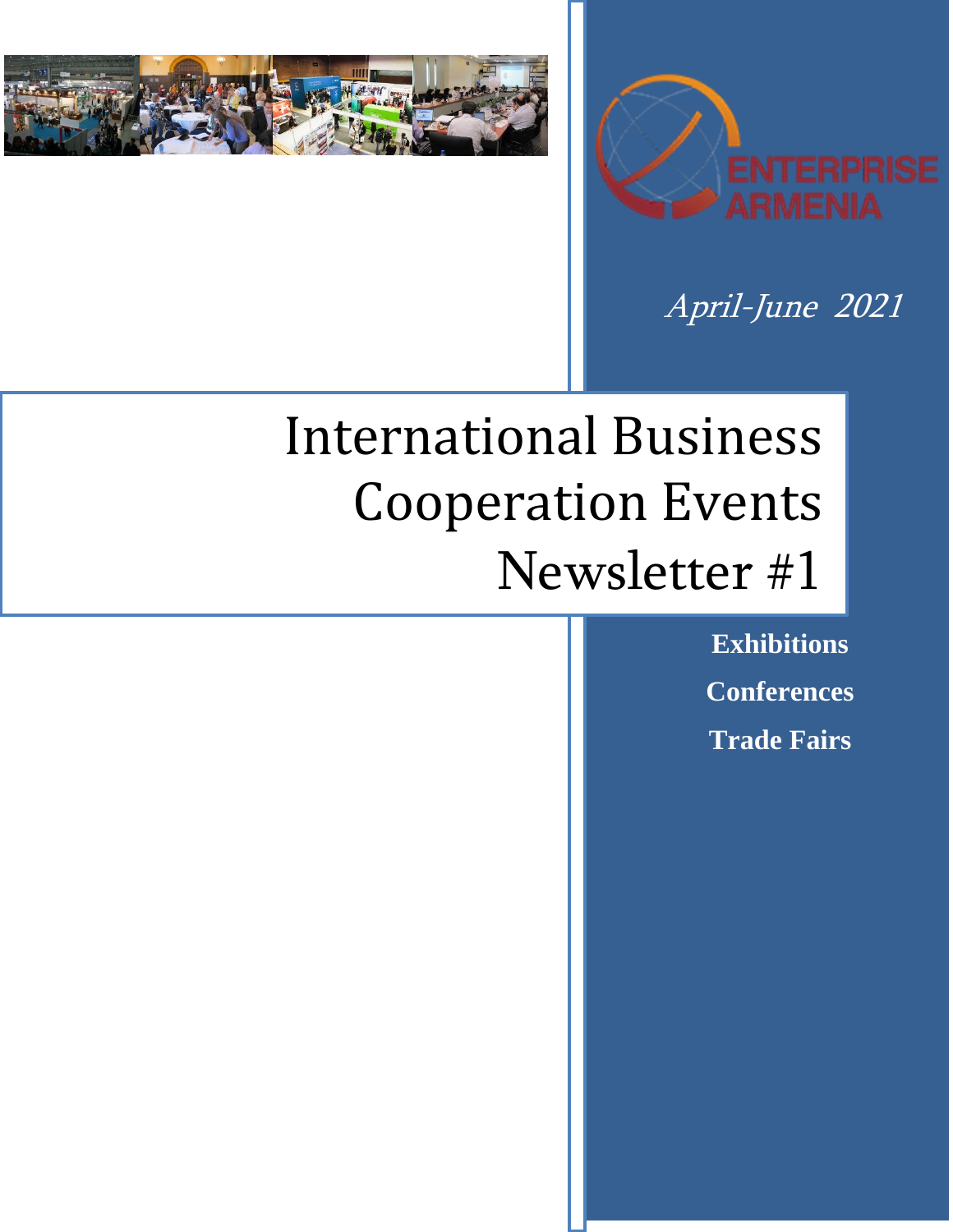## **April**

## **ITB India**

**Connecting you to the Indian Travel Market** Project team <https://www.itb-india.com/> **Industry sector** Tourism **Main product group** Tourism, Travel

## **HANNOVER MESSE**

**\*digital event\* Home of Industrial Pioneers Europe's trade fair for visual communication** Project team Fon: +49 511 89-34466Fax: +49 511 89-31147 [hannovermesse@messe.de](mailto:hannovermesse@messe.de) [http://www.hannovermesse.de](http://www.hannovermesse.de/)

**Hanover, Germany**

**12.04.2021-16.04.2021**

### **Industry sectors**

Trade Fairs for Capital Goods, Computer-Aided Engineering, Factory Automation, Measuring and Control Electrical Engineering, Electronics, Energy, Information and Communication Technology, Software, Logistics, Gears and Drives, Conveyance and Storage Technology , Subcontracting

#### **Main product group**

Gears and Drives Technology, Fluid Mechanics, Energy Engineering, IT Services, Technologies, Research and Development, Compressed Air Technology, Vacuum Technology in Laboratories, Surface Mount Technology, Ancillaries, Services, Nanotechnology, Energy Management, renewable energies, Factory Automation, Process Automation, Industrial Automation, light weight building board, Power Plants, Plant Engineering, Components

## **International Consumer Goods Show**

**Consumer Goods Digital Day \*digitales Event\*** Project team <http://consumergoodsshow.messefrankfurt.com/frankfurt/de.html>

#### **Industry sectors**

Trade Fairs for Consumer Goods , Office Equipment and Supplies, Gifts, Watches & Clocks, Jewelry, Crafts, Special Occasion Party Items , Household Goods and Appliances, Ceramics, Glassware , Furniture, Interior Design , Lighting, Lighting Technology (industry 11), Leisure, Hobby, DIY

#### **Main product group**

Well-laid Table, Gifts, Glass Products, Grills, Household, Home Textiles, Small Furniture, Industrial Crafts, Cooking Utensils, Leather Goods, Fashion Jewellery, Perfumery, Jewellery, Cutting Instruments, Souvenirs, Table Decoration, Lifestyle Accessories, Florists' Articles, Artificial Flowers, Christmas Articles, Decorations, Office Technology, Stationery, Advertising Materials, Design for Paper and Packaging, Writing Instruments, printer cartridges, Office Supplies, Greeting Cards, Bags, Amateur Handicraft Articles

## **insureNXT|CGN**

| *digitales Event* International conference & expo for innovation in<br><i>insurance</i> | 21.04.2021-22.04.2021 |
|-----------------------------------------------------------------------------------------|-----------------------|
| <b>International Green Week - Exhibition for Food, Agriculture and</b>                  |                       |
| <b>Horticulture</b>                                                                     |                       |
| Project team                                                                            |                       |
| http://insurenxt.com/                                                                   |                       |
| <b>Industry sectors</b>                                                                 |                       |
| Financial and Insurance Services, Real Estate, Export Promotion                         |                       |



Enterprise Armenia Address: 5a M. Mkrtchyan St., Yerevan 0010, Armenia, Tel.: (+374 98) 255 018, [www.isc.am](http://www.isc.am/) 

**Frankfurt on the Main, Germany**

**17.04.2021-20.04.2021**

**Cologne, Germany**

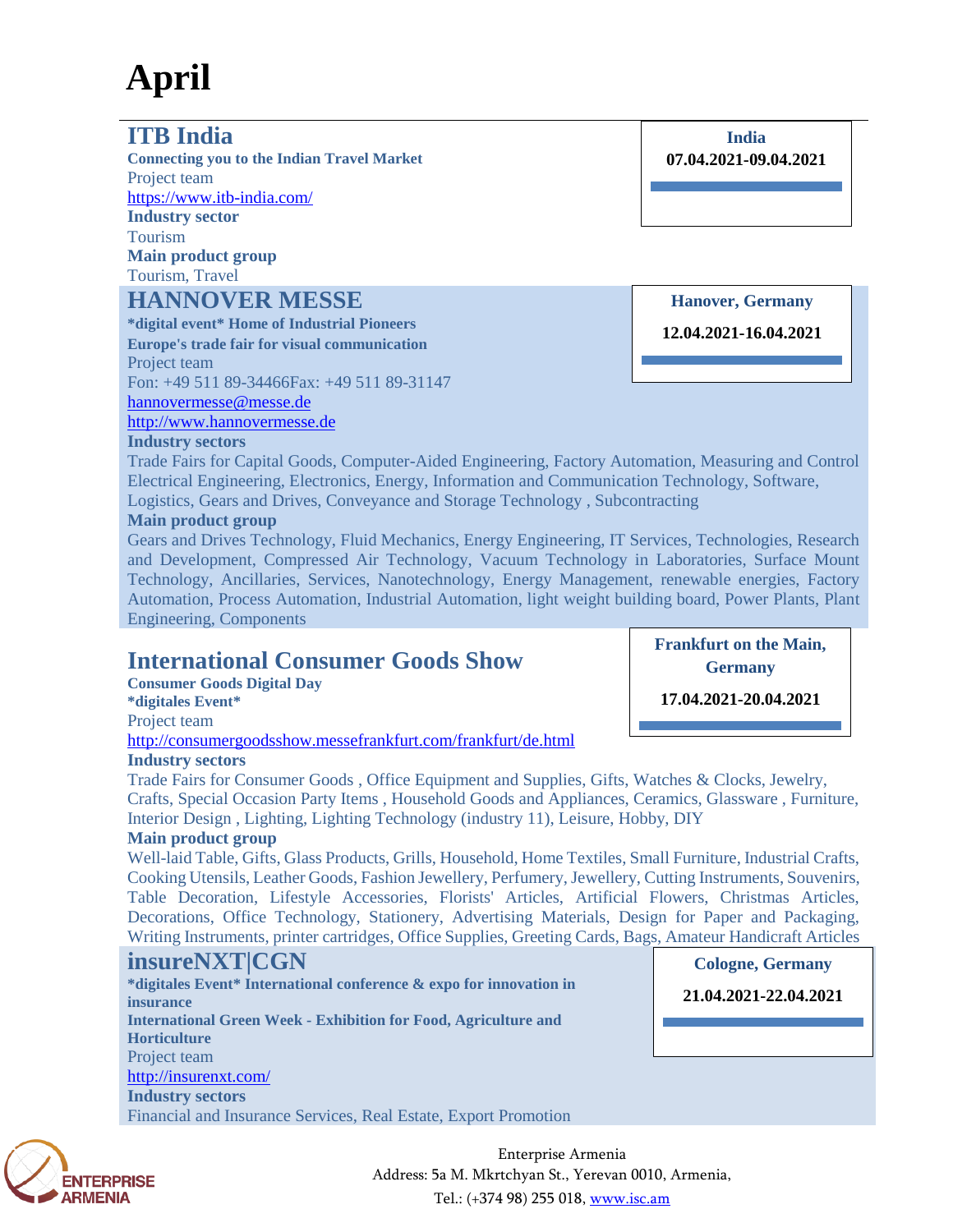#### **Main product group** Bank Service, Financing, Insurance

#### **Invest**

**Leading trade fair and congress for finance and investment digital event!** Project team Fon: +49 711 18560-2975 +49 711 18560-2398 Fax: +49 711 18560-1398 teoman.yanikoglu@messe-stuttgart.de markus.bauer@messe-stuttgart.de [http://www.invest-messe.de](http://www.invest-messe.de/) **Industry sectors**

Financial and Insurance Services, Real Estate, Export Promotion

**Main product group**

Financing, Stock exchange information services, Investments, Professional Literature, Real Estate, Basic Materials, Coins, Goldware

## **May**

## **PCIM Europe...digital days**

**International Exhibition and Conference for Power Electronics, Intelligent Motion, Renewable Energy and Energy Management digital event!**

Fon: +49 711 61646-820Fax: +49 711 61946-99[6pcim@mesago.com](mailto:pcim@mesago.com)

### [http://www.pcim.de](http://www.pcim.de/)

#### **Industry sectors**

Electrical Engineering, Electronics, Energy (conventional and renewable)

#### **Main product group**

Semiconductors, Semiconductor Technology, Heat Generation, Sensors, Gears and Drives Technology, Microelectronics, Microsystem Technology, Net Work, Energy Storage, Energy Distribution, Energy Management, Software, Measuring Systems, Testing Technology

## **transport logistic / air cargo EUROPE**

**International trade fair for logistics, mobility, IT and supply chain management digital event!** Fon: +49 711 61646-820Fax: +49 711 61946-996 [pcim@mesago.com](mailto:pcim@mesago.com) [http://www.pcim.de](http://www.pcim.de/) **Industry sector**

Transport and Traffic,Logistics, Gears and Drives, Conveyance and Storage Technology, Information and Communication Technology, Software

#### **Main product group**

Services, Professional Literature, Information Systems, IT Services, Communication Systems, Storage Equipment, Storage Technology, Logistics, Material Handling, Navigation Aids, Utility Vehicles, RFID (Radio Frequency Identification), Rail Vehicles, Telecommunication, Telematics, Transport, Freight



Enterprise Armenia Address: 5a M. Mkrtchyan St., Yerevan 0010, Armenia, Tel.: (+374 98) 255 018, [www.isc.am](http://www.isc.am/) 

**Stuttgart, Germany**

**23.04.2021-24.04.2021**



**Nuremberg, Germany 03.05.2021-07.05.2021**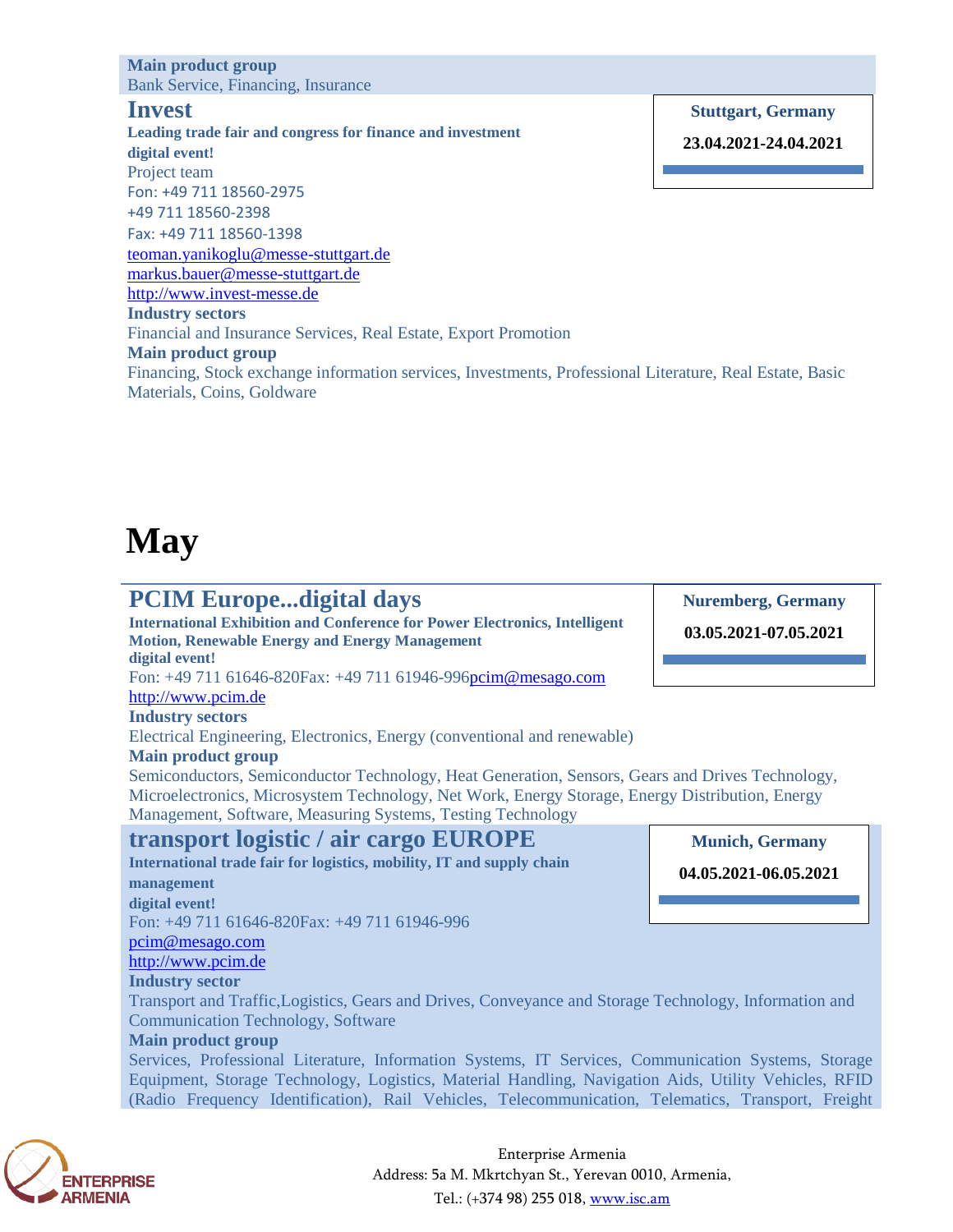Transport Systems, In-Plant Transport Systems, Freight Transport Systems, Packaging Technology, E-Commerce, Research and Development, Packaging Material, Materials Handling Vehicles, Air-freight

### **SENSOR+TEST**

**The Measurement Fair - International Trade Fair for Sensorics, Measuring and Testing Technologies with concurrent Conferences** 

**digital event!** Project team

Fon: +49 5033 9639-0 Fax: +49 5033 9639-20

info@sensor-test.com

info@ama-service.com

http://www.sensor-test.com

#### **Industry sectors**

Computer-Aided Engineering, Factory Automation, Measuring and Control, Electrical Engineering, Electronics, Laboratory Technology, Biotechnology

#### **Main product group**

Sensors, Sensorsystems, Sensor Technology, Measuring Systems, Measuring Equipment, Testing Technology, Automation Systems, Laboratory Technology, Software, Material Identification Technology, Quality Control, Research and Development

#### **interzum@home**

**Furniture Production Interiors digital event!** Project team Fon: +49 221 821-3597 +49 221 821-2998 +49 221 821-2078 Fax: +49 221 821-3908 interzum@koelnmesse.de http://www.interzum.de **Industry sectors** Woodworking, Furniture Production

**Main product group**

Upholstery Machines, Upholstery Materials, Upholstery Fabrics, Leather, Leather Processing Machinery, Wood Construction, Interior Construction, Parquet, Pannelling, Semi-Finished Products, Lasts, Veneers, Decorative Surfaces, Fittings, Locks

## **STOMATOLOGY St. Petersburg**

**International exhibition of equipment, instruments, materials and services for dentistry** Fon: +7 812 380-6000

**St. Petersburg**, **Russia 1**2**.0**5**.2021-1**4**.0**5**.2021**

[dentalexpo@mvk.ru](mailto:dentalexpo@mvk.ru) [http://www.stomatology-expo.ru](http://www.stomatology-expo.ru/)

#### **Industry sectors**

Dental Medicine, Dental Technology

#### **Main product group**

X-ray devices for medical purposes, Dental Instruments, Dental Medicine, Technical Equipment for Dentists, Prosthesisses, Materials, Hygiene, Sterile Technology, Surgery Equipment, Surgery Supplies

## **BIOFACH CHINA**

## **International Organic Trade Fair**

**International Trade Fair for Jewellery, Watches, Design, Gemstones and Technology**

## **China, People's Republic**

**19.11.2020-21.11.2020 1**2**.0**5**.2021-**14**.0**5**.2021**



Enterprise Armenia Address: 5a M. Mkrtchyan St., Yerevan 0010, Armenia, Tel.: (+374 98) 255 018, [www.isc.am](http://www.isc.am/) 

**Nuremberg, Germany**

**04.05.2021-06.05.2021**

**Cologne, Germany**

**04.05.2021-07.05.2021**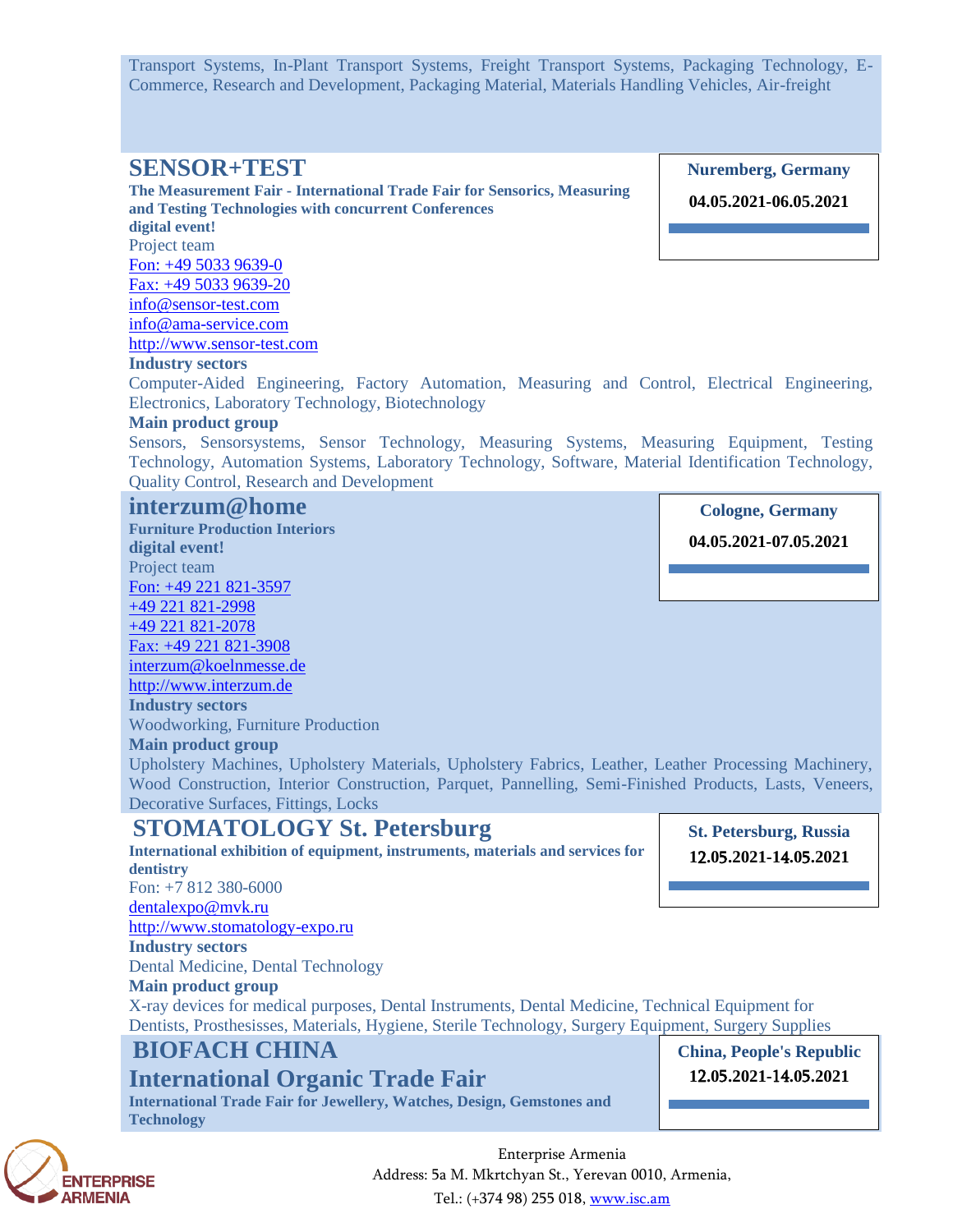Project team [biofach@nm-china.com](mailto:biofach@nm-china.com) [http://www.biofach-china.com](http://www.biofach-china.com/) **Industry sectors** Food, Beverage and Luxury Foodstuff, Cosmetics, Personal Hygiene, Wellness, Clothing, Fashion, Accessories **Main product group** Biological Horticulture, Victuals/Groceries, Ecological Products, Natural Products, Cosmetics, Toilet Requisites, Fabrics, Yarns, Cotton

## **ProWine ASIA**

**International Trade Fair for Wines & Spirits** Project team [zolotukhina@centrexpo.su](mailto:zolotukhina@centrexpo.su) [makarova\\_k@centrexpo.su](mailto:makarova_k@centrexpo.su) <http://sbweek.ru/en/home/> **Industry sectors** Food, Beverage and Luxury Foodstuff **Main product group** Wine, Spirits

**Hong Kong**

**Hong Kong, China SAR 1**8**.05.2021-**21**.05.2021**

## **DOMOTEX DIGITAL DAY**

**\*digital event\* The World of Flooring** Project team

Fon: +49 511 89-31215 Fax: +49 511 89-31219

domotex@messe.de

[http://www.domotex.de](http://www.domotex.de/)

**Industry sector** Floorings (industry 24)

#### **Main product group**

Soil Cultivation Machines, Floor Coverings, Floor Cleaning, Design, Elastic Runners, Fibres, Tiles, Yarns, Handwoven Oriental Carpets, craft, Craftmen's Equipment, Wood Treatment, Wooden Floors, Adhesives, Laminate, Lasts, Parquet, Grinding Machines, Abrasives, Software, Special Tools, Carpeted Floor Cleaning, Wall to Wall Carpeting, Carpets, Carpet Yarns, Carpet Cleaning, Textile Floor Coverings, Woven Carpets, Tools, Machine Tools

#### **Jeweller Expo Ukraine (Spring) Jeweller Expo Ukraine (Spring)** Project team [jewel@kmkya.kiev.ua](mailto:jewel@kmkya.kiev.ua) [http://jewellerexpo.kiev.ua](http://jewellerexpo.kiev.ua/) Industry sector Gifts, Watches & Clocks, Jewelry, Crafts, Special Occasion Party Items (industry 34) Main product group Jewellery, Watches and Clocks, Jewels **Kiev**, **Ukraine** 27**.05.2021-**30**.05.2021**



Enterprise Armenia Address: 5a M. Mkrtchyan St., Yerevan 0010, Armenia, Tel.: (+374 98) 255 018, [www.isc.am](http://www.isc.am/) 

**Hanover, Germany**

20**.05.2021-**20**.05.2021**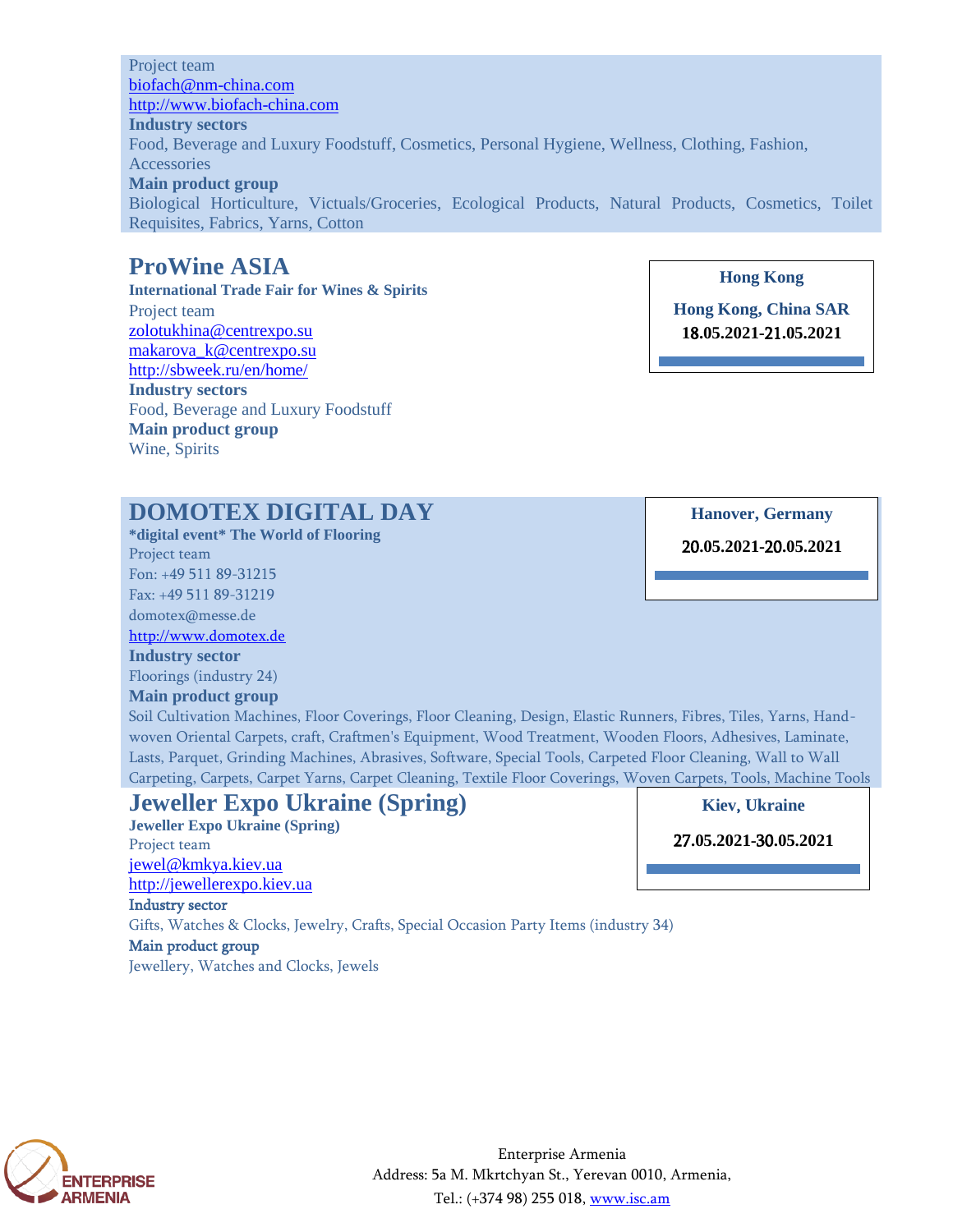## **June**

## **Food Industry / Prodmash.Holod.Upak**

**International Trade Show for Food and Food Processing**

Project team [inlegmash-expo@expocentr.ru](mailto:inlegmash-expo@expocentr.ru) <https://www.inlegmash-expo.ru/>

**Industry sectors**

Garden and Pet **Main product group**

Food Processing and Packaging Machinery

#### **Main product group**

**Minsk, Belarus**

**01.06.2021-05.06.2021**

Food Processing Machinery, Food Processing Technology, Basic Materials, Storage Technology, Transport, Refrigeration, Labels, Packaging Technology, Food Ingredients, Victuals/Groceries, Beverages, Foodstuff

Aquaria, Terrarium Equipment, Pets Feeding Stuff, Pets Supplies, Shop Fittings, Packaging Material,

## **Interzoo digital**

**International Trade Fair for Pet Supplies \*digital event\*** Project teamFon: +49 611 447553-20 Fax: +49 611 447553-33 [interzoo@zzf.de](mailto:interzoo@zzf.de) **Industry sector**

**Nuremberg, Germany**

**01.06.2021-04.06.2021**

**ELEKTRO Trade Fair for Electrical Equipment, Lighting Engineering, Building** Project team Fon: +7-499-795-2968 Fax: +7-495-609-4168 [elektro@expocentr.ru](mailto:elektro@expocentr.ru) [http://www.elektro-expo.ru](http://www.elektro-expo.ru/) **Industry sectors** Electrical Engineering, Electronics

Professional Literature, Pets, Riding Equipment, Garden-pools

#### **Main product group**

Electrical Engineering, Electronics, Energy Generation, Energy Distribution, Measuring Systems, Regulating and Control Technology, Lighting Technology, Electric Installation Equipment, Electronic Components, Printed Circuit Boards Production, Electric Motors, Electric Tools, Furnaces, Technical Medical Equipment, Materials, Electric Household Appliances

## **T4M**

**Technology for Medical Devices** Project team Fon: +49 711 18560-2186 +49 711 18560-2138 [t4m-expo@messe-stuttgart.de](mailto:t4m-expo@messe-stuttgart.de) [http://www.t4m-expo.de](http://www.t4m-expo.de/) **Industry sectors** Medical Engineering, Health, Pharmaceuticals, Care, Subcontracting **Main product group** Handbags, Small Leathergoods, Leather Goods, Accessories, Suitcases, Travel-Goods **Stuttgart, Germany 08.06.2021-10.06.2021**



Enterprise Armenia Address: 5a M. Mkrtchyan St., Yerevan 0010, Armenia, Tel.: (+374 98) 255 018, [www.isc.am](http://www.isc.am/) 

**Moscow, Russia 07.06.2021-10.06.2021**